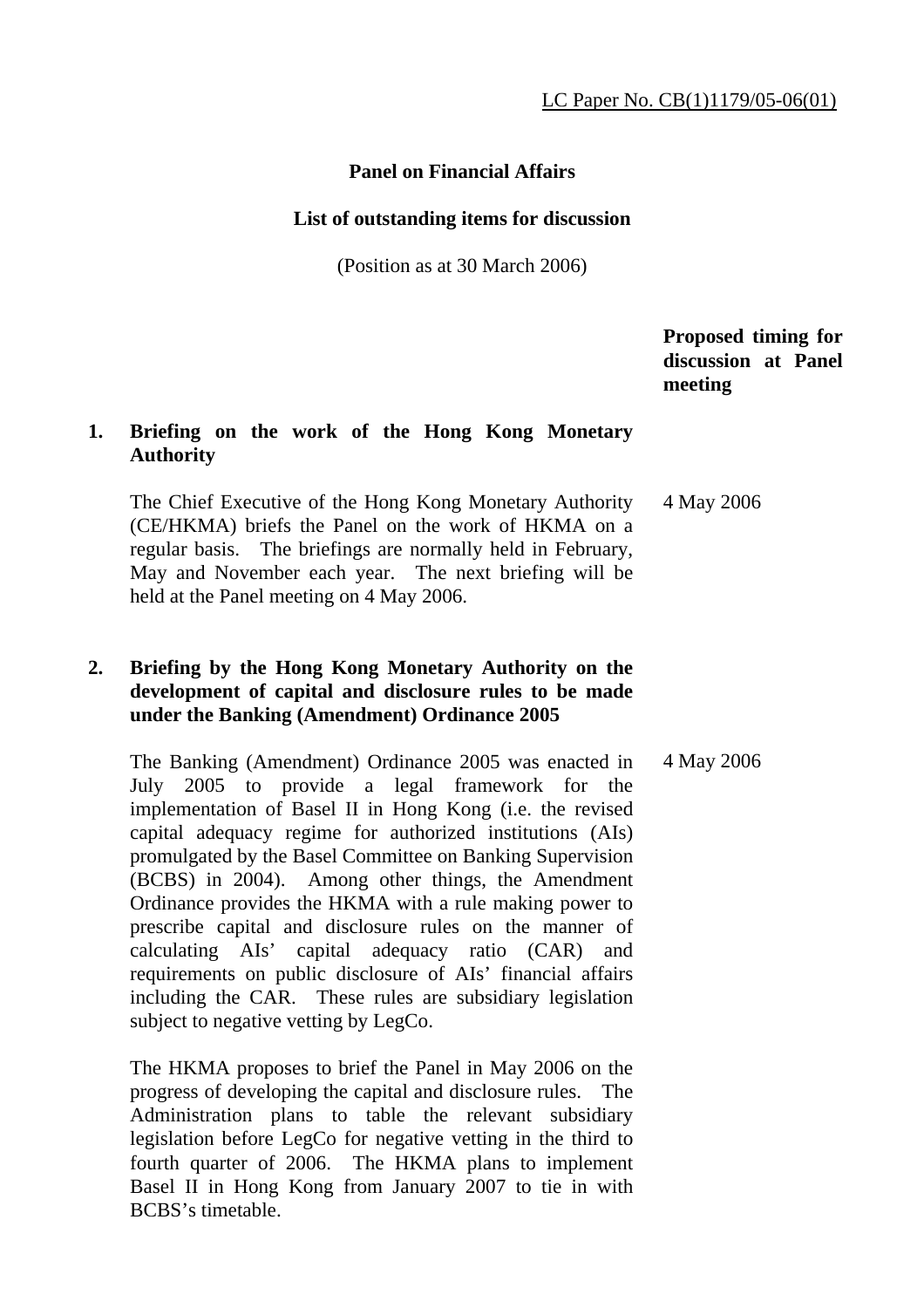**Proposed timing for discussion at Panel meeting** 

## **3. Briefing by the Financial Secretary on Hong Kong's latest overall economic situation**

 The Panel has invited the Financial Secretary to brief the Panel and all other LegCo Members on macro economic issues on a periodic basis since mid-1999. The briefing is normally held in June and December each year. June 2006

#### **4. Proposal to write off a judgement debt**

 At the Panel meeting held on 6 June 2005, members were briefed on the Administration's proposal to write off the judgement debt owed to the Government by an auctioneer hired by the former Government Supplies Department to conduct commercial disposal of unserviceable or obsolete government stores and confiscated goods which was considered irrecoverable. Members expressed concerns about actions taken by the Administration to recover the outstanding payments from the auctioneer and details of the Administration's internal investigation on the case including the disciplinary proceedings taken against the involving civil servants. It was agreed that the Panel would further discuss the proposal in due course after the Administration had provided the supplementary information requested by members. To be confirmed

 The Administration plans to further consult the Panel on its proposal to write off the judgement debt in due course and then seek the approval of the Finance Committee on the proposal.

# **5. Briefing on the draft Companies (Amendment) Bill 2006**

 The Companies (Amendment) Bill 2006 aims to enable the introduction of a scriptless securities market allowing securities to be issued and transferred electronically. The Bill has been included in the Legislative Programme 2005-06 provided by the Administration in October 2005. To be confirmed

 As advised by the Administration on 24 November 2005, the SFC is considering the way forward and the corresponding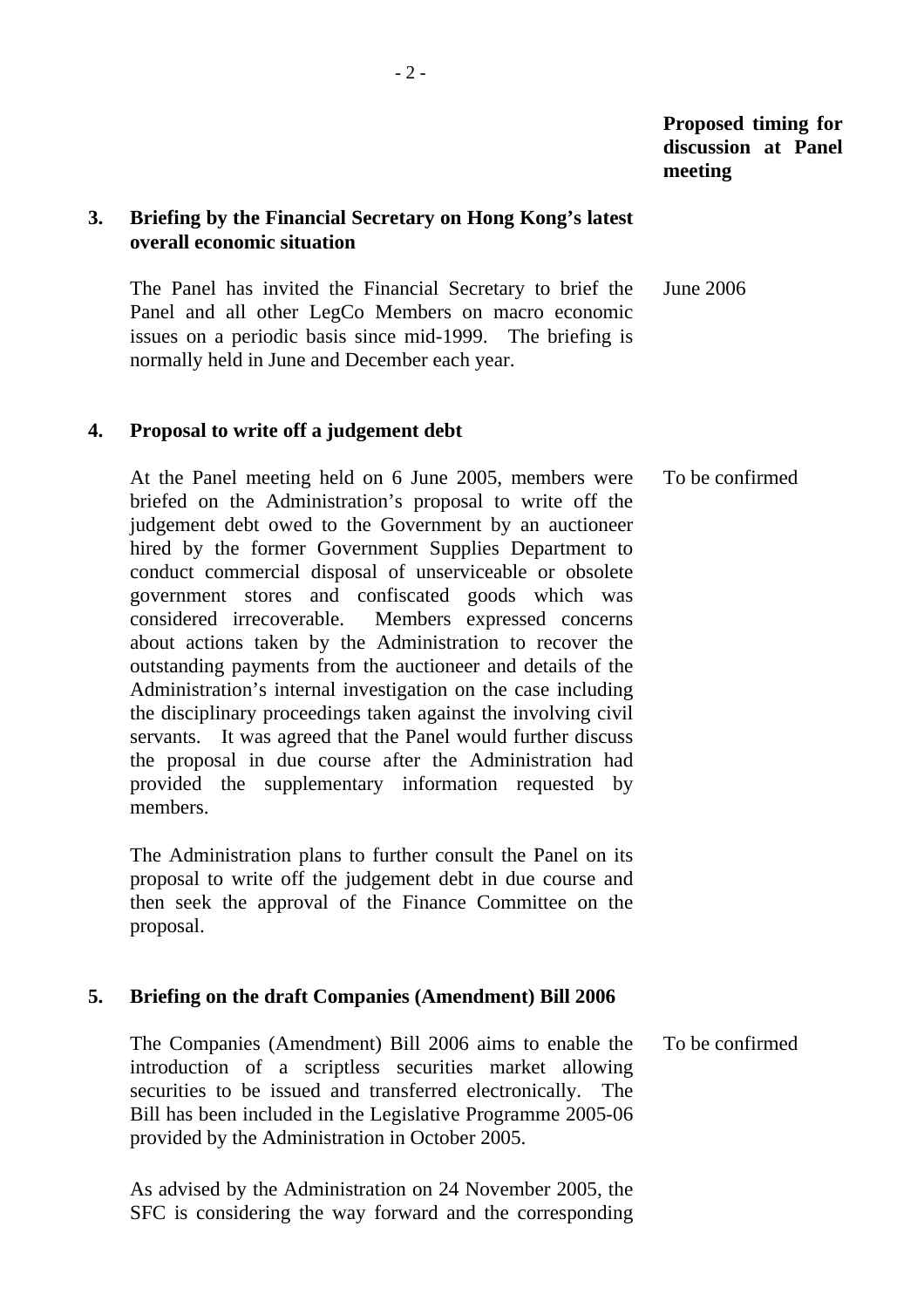legislative amendments, and will brief the Panel on the way forward in due course.

## **6. Consultancy study on the feasibility of establishing insurance Policyholders' Protection Funds in Hong Kong**

 The Administration commissioned a consultancy study on the feasibility of establishing Policyholders' Protection Funds (PPFs) in Hong Kong in late 2002 and conducted a consultation exercise from December 2003 to March 2004 to invite public views on whether and how PPFs should be introduced in Hong Kong. To be confirmed

 At the Panel meeting on 1 March 2004, members were briefed on the findings of the consultancy study and proposed PPF options. The Administration undertook to consult the Panel on the way forward after the public consultation exercise.

 According to the Administration's written reply dated 28 March 2006, the consultant is expected to submit its final report within the coming financial year. Upon receiving the final report from the consultant, the Government will consider the way forward taking into account latest international regulatory development, implication for the work of the Insurance Authority and impact on the industry and community.

## **7. Consultancy study on the supervisory framework of the assets of long term insurers in Hong Kong**

 In October 2003, the Administration commissioned the consultancy study to examine the effectiveness of the current supervisory framework and to assess the need for further enhancement of the current framework for the protection of policyholders in Hong Kong. To be confirmed

 As advised by the Administration on 24 November 2005, the Consultant is undertaking a detailed study of various possible options for enhancing the asset safeguarding mechanism and asset valuation framework. According to current work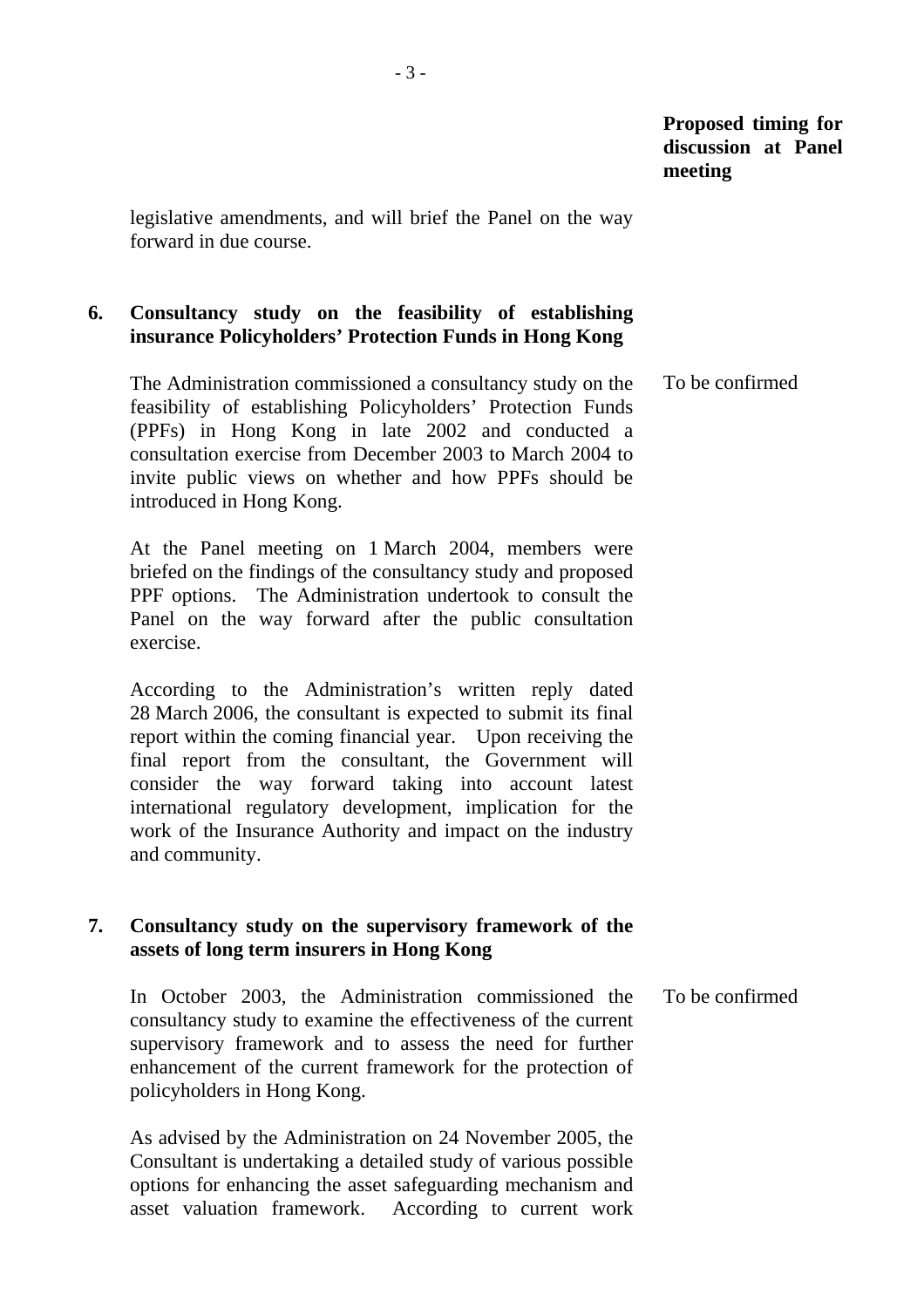## **Proposed timing for discussion at Panel meeting**

progress, it is expected that the Consultant could finalize a Third Report and start drafting a public consultation paper for consideration by the C of I in the next few months. The Administration is keeping in view the progress of the consultancy study and will brief the Panel once it is ready to do so.

#### **8. Scheme for outsourcing summary bankruptcy cases**

 The purpose of the Bankruptcy (Amendment) Bill 2004 is to empower the Official Receiver to outsource debtor-petition summary bankruptcy cases to private-sector insolvency practitioners. The Bills Committee on Bankruptcy (Amendment) Bill 2004 requested the Administration to review the outsourcing scheme after implementation of the scheme. The Secretary for Financial Services and the Treasury undertook in his speech during the resumption of the Second Reading debate on the Bill at the Council meeting on 6 July 2005 that the Administration would review the outsourcing scheme 24 months after implementation of the scheme and report the outcome of the review to the LegCo. To be confirmed

 The Administration has been invited to report the outcome of the review to the Panel in due course.

#### **9. Introduction of a new category of "travel insurance agents"**

 At the Panel meeting held on 4 July 2005, members were briefed on the Administration's proposal to introduce a new category of "travel insurance agents" to facilitate travel agents to be registered as insurance agents for the sale of travel insurance. Members expressed reservation on whether the proposal was the best option to achieve the policy objective of encouraging Hong Kong people to take out travel insurance before they travel. The Administration was requested to give further thought to the proposal and consider how the grave concern expressed by the insurance intermediaries could be addressed. To be confirmed

At the Panel meeting held on 5 December 2005, members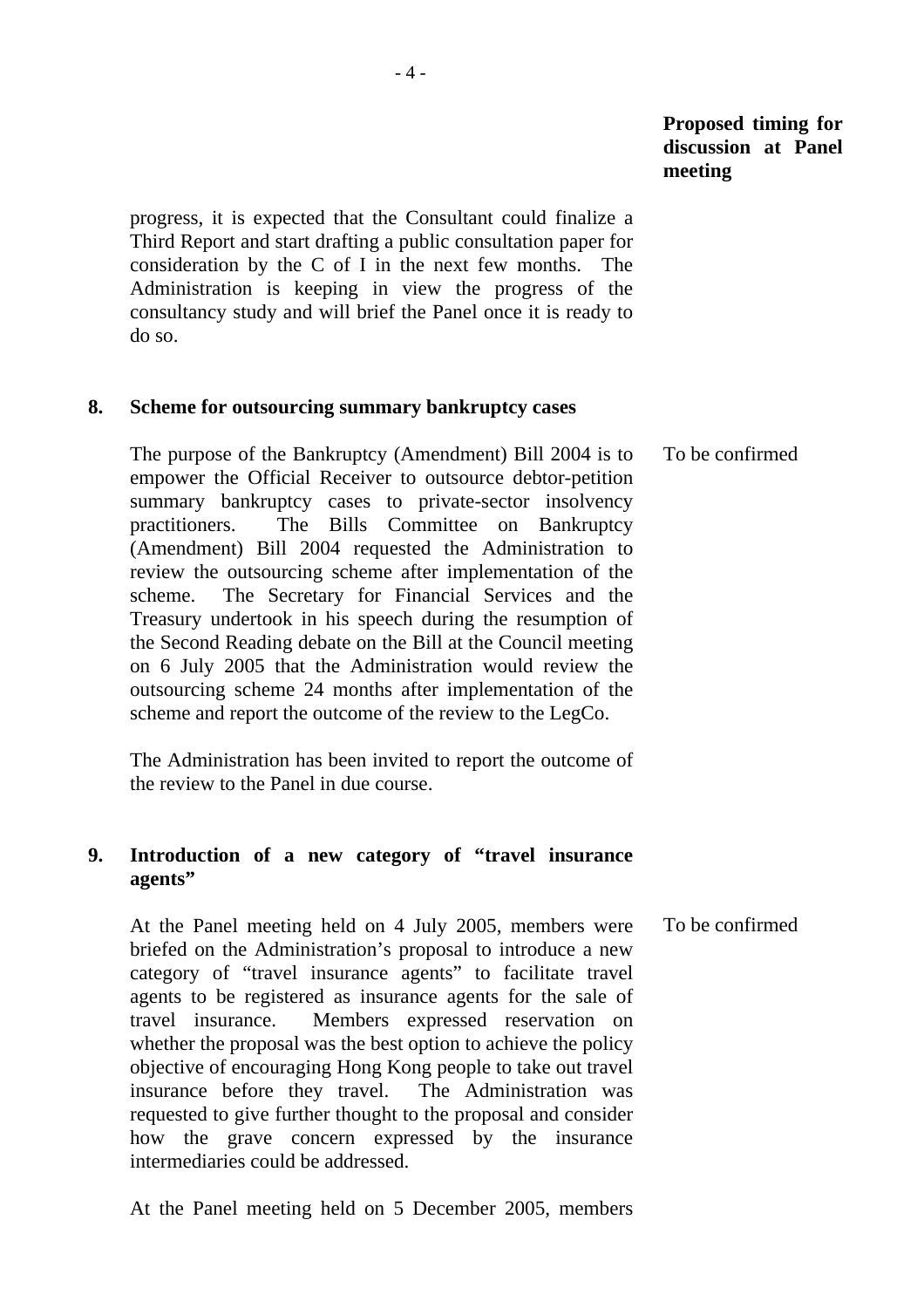**Proposed timing for discussion at Panel meeting** 

were briefed on the progress of the proposal. Members noted that the insurance industry had accepted the proposal after further discussion with the Administration. The Administration was requested to report to the Panel on the implementation of the "travel insurance agents" registration system about one year after the implementation of the system, including information on the number and percentage of travel agents who have passed the "Travel Insurance Agents Examination" and registered under the system, and the Administration's assessment of the effectiveness of the registration system and the impact of the system on the professional standards of insurance intermediaries.

#### **10. Proposal on sale and outsourcing of the funding and administration of loans made to students**

 At the Panel meeting held on 5 January 2006, the Administration briefed Members on its plan to sell off the portfolio and outsource the funding and administration of non means-tested student loans to the private sector. Given the possible impact of the proposal on the students having loans under the two non-means tested loan schemes concerned, Members urged the Administration to consult the Panel on Education (Education Panel) and relevant student bodies on the proposal before reverting to the Panel.

 When the subject was discussed at the special meeting of the Education Panel held on 26 January 2006, the following motion was passed:

"本委員會反對政府將免入息審查學生貸款 出售和外判予私營機構,並要求政府盡快完成 檢討整個學生貸款計劃,以達至協助有需要之 學生完成學業,而不至於畢業後長期負債。"

#### (English translation)

"That this Panel opposes the sale of the Government's non-means-tested student loan portfolio and the outsourcing of the funding and administration of these loan schemes to the private sector, and requests that the overall review of all student loan schemes be completed expeditiously for the purpose of providing assistance to To be confirmed